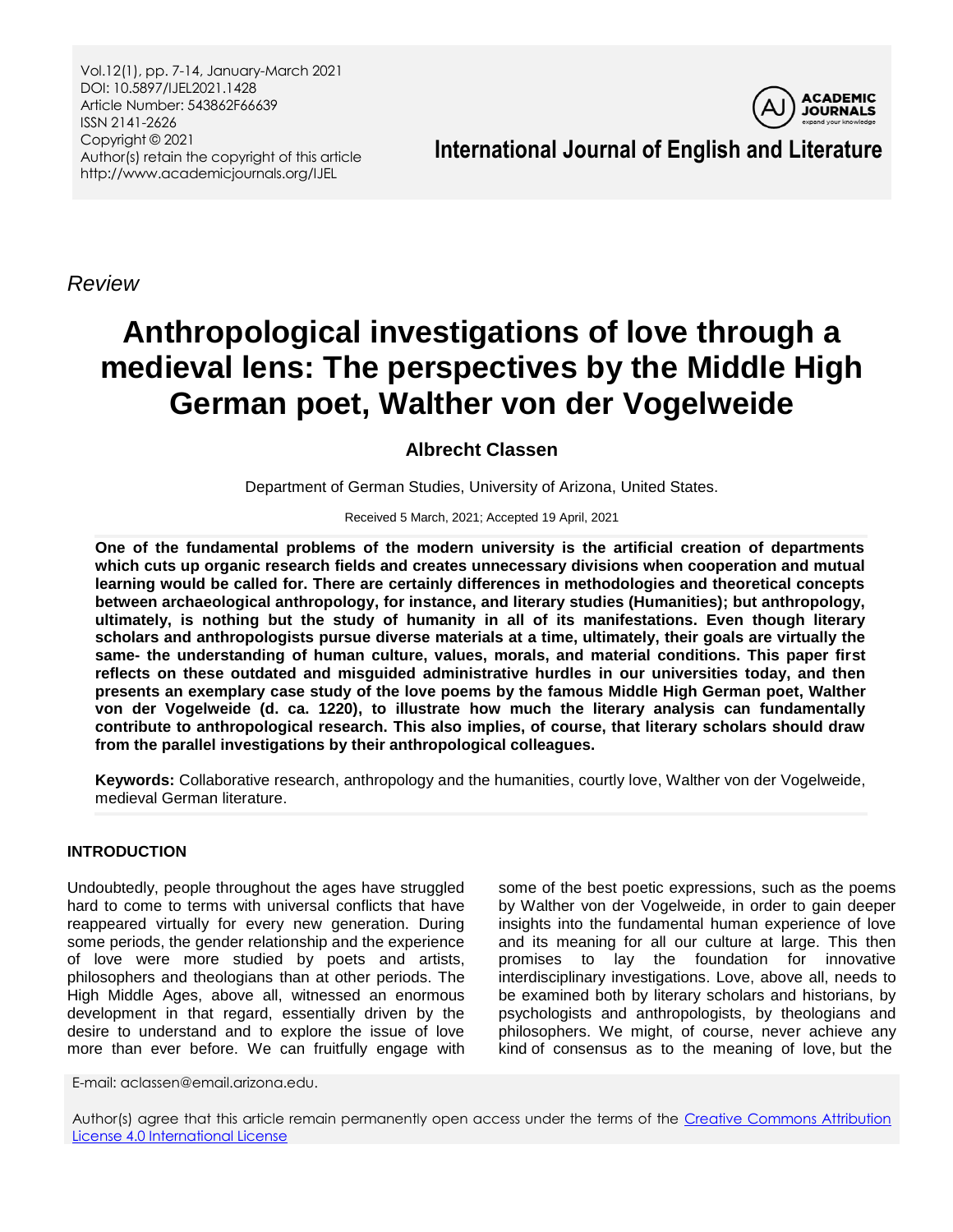discourse which will subsequently be developed certainly promises to build significant epistemological bridges among the various academic disciplines.

## **ANTHROPOLOGY AND THE HUMANITIES**

However we might define Anthropology and whatever methodology we might use in that field, there is no doubt that the study object is the human being, human society, and everything that comes along with it in terms of communication, ethics, morality, politics, emotions, ideals, values, transgressions, fears, desires, etc. In short, there is much overlapping with other disciplines, whether Literary Studies, History, Art History, Psychology, and so forth. Online we can read, for instance (Boston University), the purpose of anthropology is "to advance knowledge of who we are, how we came to be that way and where we may go in the future" (https://www.bu.edu/anthrop/about/what-isanthropology/). Or (UC Davis): "The focus of Anthropology is on understanding both our shared humanity and diversity, and engaging with diverse ways of being in the world" (https://anthropology.ucdavis.edu/undergraduate/what-is-

anthropology). The School of Anthropology at the University of Arizona presents its own field as follows: "As a science, anthropology is the only discipline that effectively examines humans as a species, including all past and modern human cultures and physical adaptations. The anthropological perspective is unequalled in its command of both diachronic and synchronic evidence in investigations of human evolution and the origins of modern human diversity because of its conceptual coordination of research on human ancestors (pre-modern culture and hominid biology during the last five million years) with inquiry on modern humans (language, modern cultures, modern human biology) (https://anthropology.arizona.edu/content/visionstatement; all last accessed on March 1, 2021).

## **The Issue of love in human life**

One of the central issues in all of human life has almost always been love, a highly contentious, profound, allconsuming, at times destructive, at other times glorifying force which transforms most individuals and melts them together with other individuals. Love has made people do many different things, at times crazy, at other times heroic, or baffling, amazing, hilarious, or moving. There would not be any reasonable approach to any kind of anthropological research if we ignore this fundamental phenomenon, love, whether in historical or in contemporary terms because love has shaped human beings most profoundly throughout time, whether this has been expressed in literary, artistic, musical, philosophical,

or religious terms.

Literary scholars have already taken it upon themselves for a very long time, and this quite naturally, to examine this topic through the lens of a vast body of poetic texts, and historically speaking, we could hardly gain any grasp on the world of western medieval culture, this research focus here, without a profound sense of this evanescent aspect of love. Love has also been equally influential in all other world cultures, but for the purpose of this paper it is limited to western literature, history, and anthropology.

The intentions of the following reflections cannot be to revisit the huge, probably infinite topic of love in its physical, religious, spiritual, political, or sexual dimensions. Historians, literary historians, psychologists, religious scholars, musical historians, art historians, and many others have already engaged with this huge issue, and we cannot expect that the flood of relevant studies will slow down or dry up in the near future. Instead, this study probes in a very modest fashion some of the reasons why medieval love poetry might be so profound for us today, especially within the context of anthropology. In a way, this paper is thus a modest attempt by a literary historian to contribute to anthropological research.

## **HISTORICAL PHASES OF THE DISCOURSE ON LOVE**

Some cultures, at least in the European context, seem to have entirely ignored the theme of love, at least as far as the surviving documents indicate, either because the poets were occupied with other issues, or because a society was extremely bound by external forces and could not afford any focus on something so evanescent as love when their own existence was at stake. While love was of central concern in antiquity, whether in poetry (Catullus, Tibullus, Propertius, or Virgil) or in theoretical treatises (Ovid), the early Middle Ages appear to have been occupied with very different issues, especially warfare, struggling against monsters, military conquests, settlements, and religion (*Beowulf*, *Njál's Saga*, *Walthariuslied*, *El Poema de Mío Cid*, the *Nibelungenlied*, or the *Chanson de Roland*). The famous "Hildebrandslied" (copied down ca. 820 C.E.) illustrates this existential focus within the literary framework most dramatically. Here two armies clash, and before the battle begins, the leaders engage in a conversation. They are separated in age by several decades, the old Hildebrand as a representative of the Huns, the young Hadubrand as a representative of a Germanic kingdom, but it becomes immediately clear that they are father and son. Tragically, this would be the common tone in much of these early medieval narratives. Hadubrand is firmly convinced that his father has died a long time ago as an honorable warrior. So, he severely distrusts his opponents and only wants to fight him in order to maintain his own social position and his masculinity, being the leader of his army.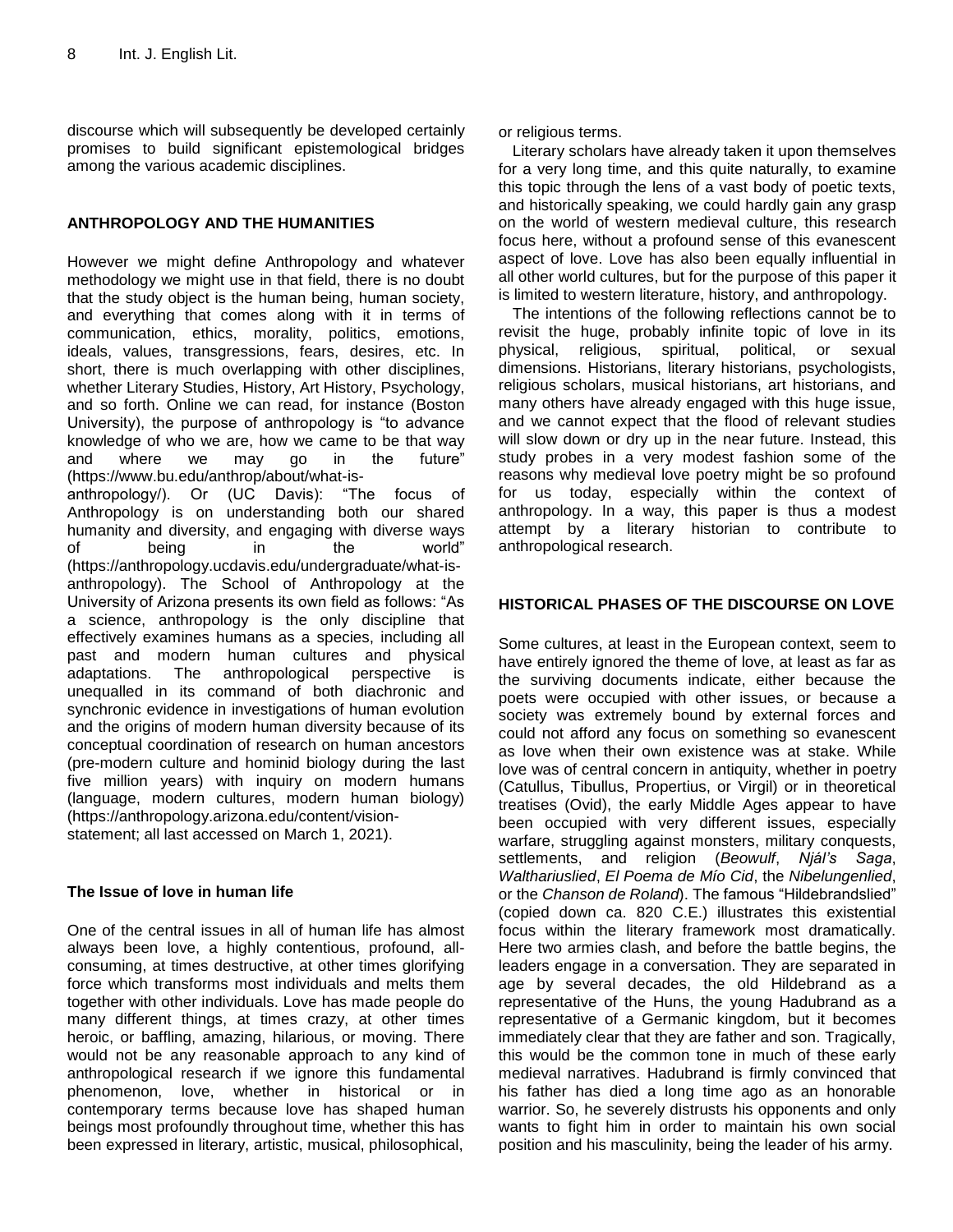When Hildebrand realizes that he cannot even convince his son of their close blood relationship, he laments his destiny, and then the fight begins. Due to the fragmentary nature of the poem, the outcome remains unstated, but there is no doubt about the tragic conclusion, whoever might kill whom (Schlosser, 1998/2004; for an English translation, by the online, translation, the see, that is not see, the see, that is no see, the see, that is no see, the see of the see, that is no see, the see of the see of the see of the see of the see of the see of the [https://www.pitt.edu/~dash/hildebrand.html\)](https://www.pitt.edu/~dash/hildebrand.html).

There are no words about love in this heroic poem. Similarly, the vast body of early medieval religious literature has naturally no interest in the erotic, although we know that classical literature survived in the Christian monasteries where much of Roman literature was read (Ovid) to practice Latin in preparation for the study of the Bible. However, the theme of love emerged already once again within that world via poems and songs, such as the *Cambridge Songs* (eleventh century) and the *Carmina Burana* (early thirteenth century; cf. now Franklinos and Hope, 2020). And then, by the early twelfth century, the topic of love burst onto the stage, with the poems/songs by the *troubadours* (southern France), the *trouvères* (northern France), the *Minnesänger* (Germany), and the poets of the *stil dolce nuovo* (northern and southern Italy) (Akehurst and Davis).

In the course of time, poets and writers increasingly turned toward marital love, spiritual love (mysticism), and also crude sexuality, all typical of the late Middle Ages (Classen, 2005; Classen, ed., *Sexuality*, 2008). The subsequent centuries witnessed a continuous growth of the public discourse on love and marriage (Classen, ed., *Words of Love*, 2008), but the sixteenth century also experienced a strongly religious turn because one of the battle cries by the Protestant reformers against the Catholic Church aimed at their allegedly hypocritical stance regarding celibacy for the clergy.

The seventeenth century suffered badly from the Thirty Years" War, at least within the Holy Roman Empire of Germany, so love assumed a much more spiritual dimension, if it was addressed in the first place (see the poet Catharina Regina von Greiffenberg, 1633–1694). And ever since, much of public culture has been determined by constantly new efforts to come to terms with love, whether we think of Johann Wolfgang von Goethe (1749-1832), or Emily Dickinson (1830–1886). Surprisingly, however, despite the infinite number of relevant texts dealing with this phenomenon, composed both in the West and the East, and certainly also in the South of our globe, conflicts and tensions between the genders have not subsided, faded away, or lost in relevance. Happiness and harmony are in desperately short supply. In fact, almost to the contrary, the postmodern world appears to be more troubled about misguided, failed, lost, destroyed, or simply absent love than ever before, at least if we consider the divorce rates, here disregarding a certain upswing in the number of stable marriages in the USA over the last ten years (https: //www.census.gov/library/stories/2020/12/unitedstates-marriage-and-divorce-rates-declined-last-10-years. html).

Of course, neither marriage nor divorce can really speak to the issue of personal happiness, and even less to love as the fundamental emotional bond between two people (https://ourworldindata.org/marriages-anddivorces). Apart from statistical data, we can be certain that people"s emotional relationships have certainly not improved since modernity, if not on the contrary. This means that the need to explore the meaning of love as a fundamental bonding force within society continues on a high level, so it should not surprise us that love would be a topic of high relevance also for anthropologists.

Inasmuch as marriage has always been a social and historical construct, we do not need to pursue here in specifics the nature and condition of this form of legalized cohabitation. But love as a force connecting two people with each other over a long period of time, if not until death, remains a universally challenging phenomenon especially because, despite its highly individualistic, subjective character, it strongly supports a person's happiness. If parents are happy with each other, then the entire family certainly profits from it as well, which thus contributes in an essential manner to the young generation"s growth into healthy, constructive adulthood. This is not to say that single parents might not achieve the very same effect, but this would be beside the point in this study.

We are thus called upon to examine the topic of love much more seriously than commonly assumed and to put it more up front in a variety of other research fields, similar to literary history. In practical terms, it is required of all people who want to get married that they first take a course on love and learn the fundamentals of all human communication and interactions without which even the strongest form of love will not be able to sustain itself. Love would need to be understood from a psychological, economic, religious, medical, chemical, physiological, or legal perspective, if we want to be prepared for its arrival when it strikes the individual. Some of the best avenues toward a critical examination of love have been literary analysis, philosophy, art history, and also music. Virtually all of the greatest poets, novelists or playwrights have engaged with this topic in one or the other way, whether we think of Dante, Shakespeare, Goethe, Jane Austen, Thomas Mann, Virginia Woolf or Bertolt Brecht. Conflicts, tensions, happiness, sorrow, frustration, irritation, and many other human emotions have always been clustered around the theme of love, which thus emerges as one of the crucial and permanent drives in all of human life.

While the study of the love poems by Walther von der Vogelweide all by themselves does not necessarily represent new research, considering almost two hundred years of research focused on his works, we can learn much about new interdisciplinary approaches in the Humanities and Social Sciences through the focus on his poems. In other words, anthropologists are strongly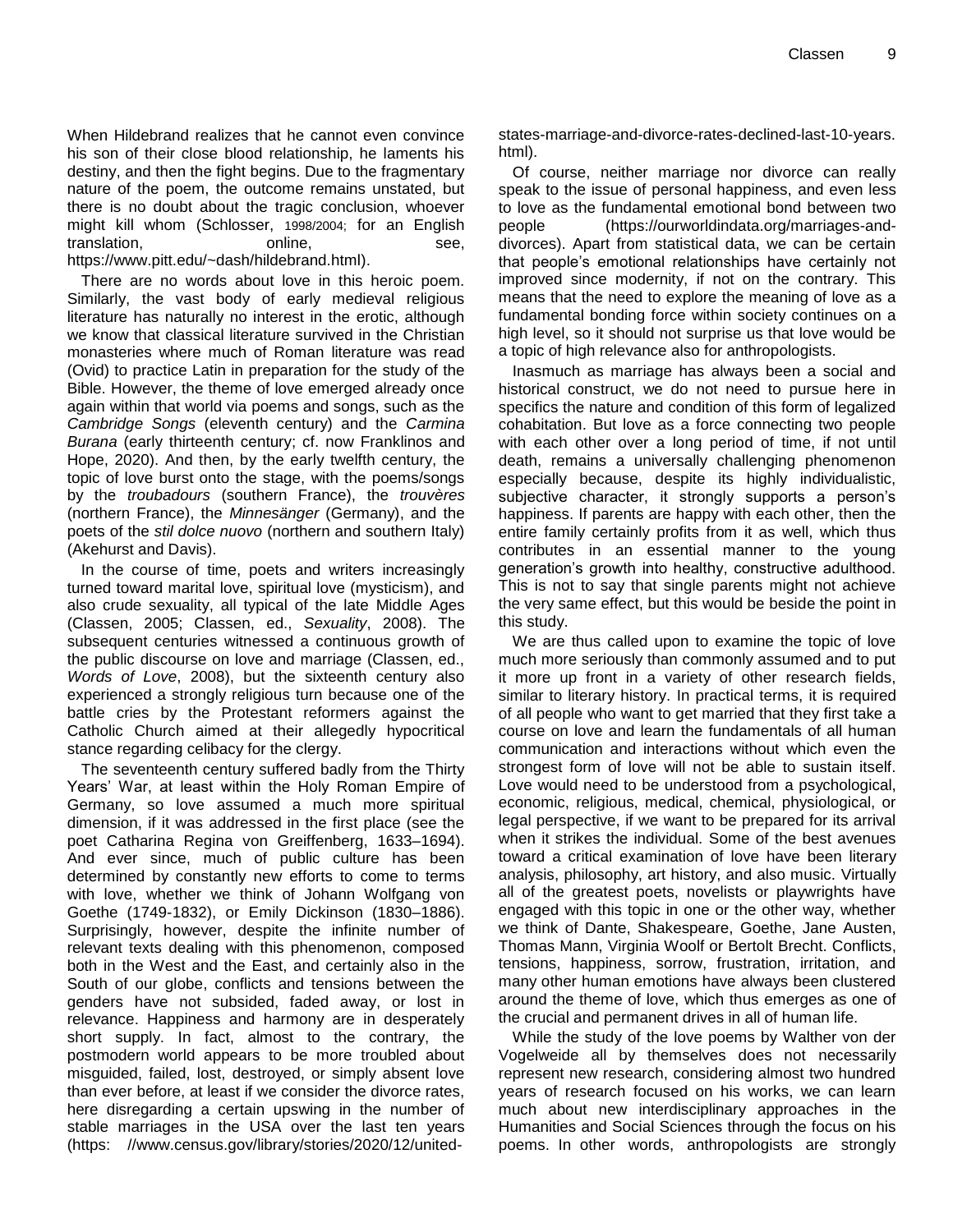encouraged to accept the songs by this famous poet as relevant statements about the discourse on love at around 1200, which astoundingly continues to affect us deeply today.

#### **The role of the literary discourse**

One of the crucial teaching tools regarding the well-being of humans has always been the literary discourse in which both dreams and horrors of love have found vivid expressions, all depending on the individual perspectives. By means of poetry or prose, especially from earlier times, we can gain access to a sort of laboratory of human existence, where all kinds of extreme conditions, behaviors, opinions, attitudes, and the like can be studied closely. The dream of love appears to be a universal factor, yet the reality has commonly looked very differently, though the discussion of love relationships in literary texts only rarely leads to a perfect happy end, unless we rely too much on trashy or maudlin novels representative of illusions or dreams far removed from reality.

We know for sure that love as an emotion consists of an infinitely wide range of registers, and yet we can be certain that whoever falls in love or experiences love both in short and long terms can find those experiences mirrored in literary texts, even if those easily prove to be extreme lenses through which the ordinary situation in human life finds its disproportionate reflection. Hence, once again, literature serves exceedingly well as a laboratory, where countless experiments with and about human life have been carried out. Studying fictional texts thus makes it possible to experiment with the extremes of otherwise rather ordinary conditions and thus to learn more properly to understand those situations and to handle them better in practical circumstances.

It would be virtually impossible to attempt to specify concretely what love might be, although some medieval poets such as Andreas Capellanus, 1969, (*Ars amatoria*, ca. 118; Lewis, 1936; 2013) certainly made a serious effort in that regard (Andreas Capellanus). Each person, each character, each subject responds to subjective feelings and external, material (objective) conditions both in the past and in the present, so we might be in danger of losing the academic grip on this phenomenon, unless we turn our attention to a solid body of relevant data, such as poetic expressions formulated at a specific time, within a specific cultural framework, addressing a unique audience. In other words, we must make sure that our research is solidly founded and can be verified and falsified, which the literary-historical lens makes possible. Fortunately, we have available a vast treasure trove of relevant poetry from throughout history and only need to carry out a focused study based on a selection of significant poetic statements in order to gain valid insights into a historically-determined discourse on love (Bumke, 1986).

### **WALTHER VON DER VOGELWEIDE – A MAJOR MEDIEVAL VOICE**

By choosing some of the poems by the Middle High German poet Walther von der Vogelweide (fl. ca. 1190ca. 1220), whose enormous popularity far into the early modern age is testified by a nearly endless stream of manuscript copies and continued references back to him as one of the great masters of courtly love poetry (*Minnesang*) (Richter, 1988), we will be in a solid position to identify his statements and opinions as highly influential on his society and his posterity. I do not intend to argue naively or simply that medieval love poetry would be the ideal model for modern discussions and probing of love at large. Nevertheless, I propose to read Walther"s poetry as exemplary of the critical perspectives examined, probed, weighed, and considered by his contemporaries, and this at a time when all those aspects, love, sexuality, and marriage, suddenly mattered so centrally, at least for the aristocratic audiences (Classen, 2015).

Previous research, mostly philological and literaryhistorical, has already engaged with Walther to a large extent; we have available critical editions of his poems, English translations (and other translations), a concordance of his works, numerous monographs, collected studies, articles, conference papers, and digital copies of his manuscripts, so we can limit ourselves here to just a few points pertaining to the timeless relevance of his works for modern anthropological research focused on the question of what love means, how it functions, and what relevance it might have for people (Walther von der Vogelweide, 2003, 2013; for an English translation of a selection of his songs, see online at https://archive.org/details/selectedpoemswa00philgoog; for a list of manuscripts containing his works, see https://handschriftencensus.de/werke/414).

Significantly, Walther was the first courtly poet to create not only love songs, but also a series of political stanzas in which he reflected critically on the conditions of his time, often targeting with biting commentaries the situation within the Christian Church. But he is probably most famous for his poems on love, especially because he probed its dialectic character so deeply and offered most insightful, almost psychologizing perspectives. The truly best one was certainly his woman's song, "Under the linden tree" (no. 16; or L. 39, 11), in which an anonymous female voice  $-$  as assumed by the male poet ‒ reflects on her experiences with her lover who awaited her under a linden tree situated somewhere at the edge of a forest, hence away from human society, and yet not completely in the wild forest, or dangerous nature.

As much as she addresses a courtly audience, she insists on the privacy of the matter, her love affair. The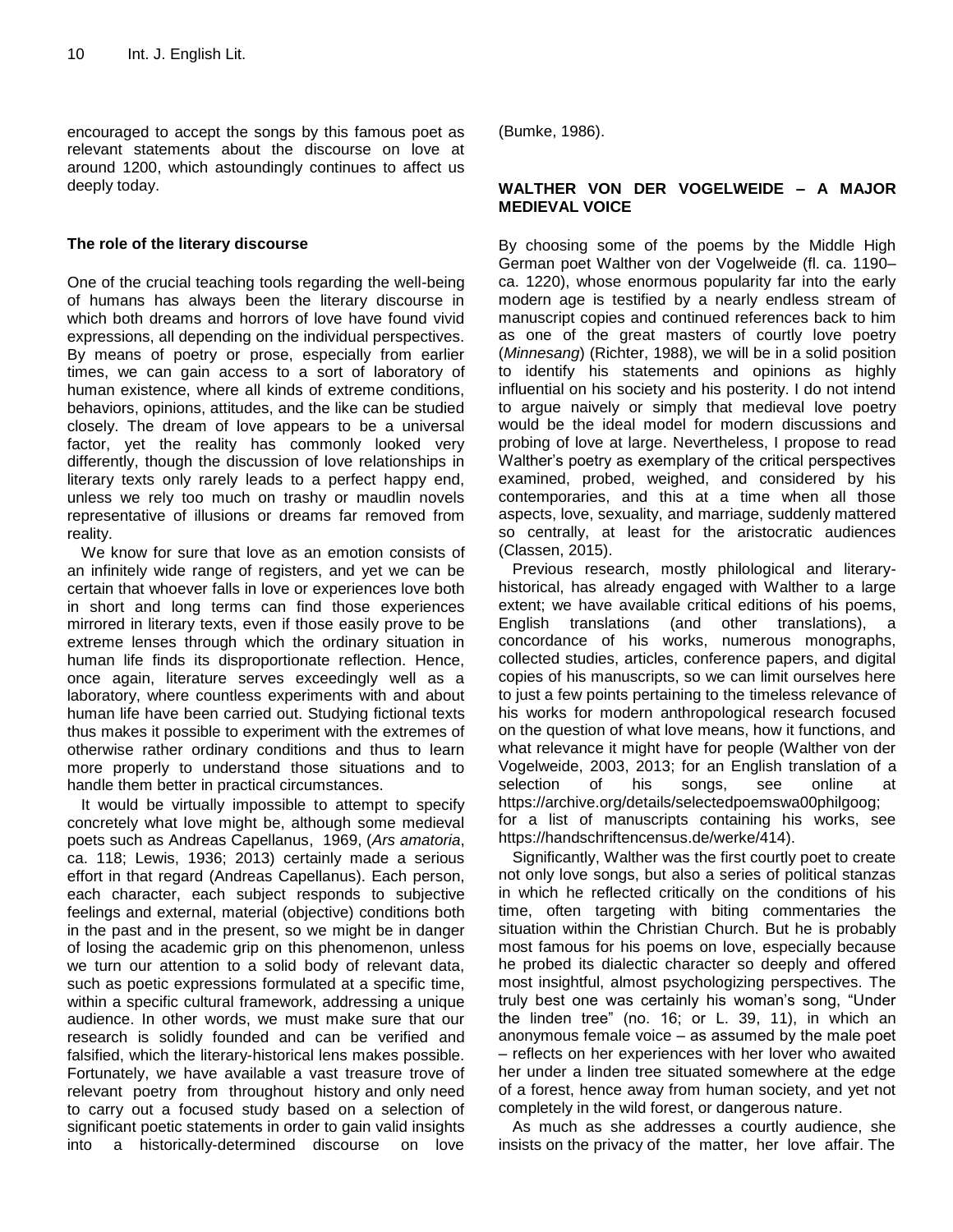lover had prepared a bed out of flowers and grass for the two of them, and she went out there to the meadow to meet him, which indicates that both voluntarily found each other at that secret meeting place, that he was a caring individual who wanted her to feel happy with him, and that both wanted to be completely alone. Nevertheless, the female voice is aware that other people later passed the site of their love-making and recognized from the imprint of their bodies on the love bed what had happened there. Instead of feeling anger, jealousy, or envy, those other people expressed their approval, their delight, and their own happiness about what had taken place there (stanza II), an almost utopian setting, and this already in the Middle Ages. Witnessing the erotic site, they quietly smile and demonstrate their support of this love event which was obviously beyond all traditional norms; certainly outside of the marital bonds (maybe premarital).

For the singer, privacy, intimacy, and personal joy emerge as the highest goals, and yet, she allows the audience to participate, like voyeurs, which underscores the extent to which all erotic love poetry contributes to a certain extent to voyeurism (Spearing, 1993). Even though she voices great concerns that her secret with her lover might be divulged, the poem itself specifically serves that purpose to transgress the privacy of that erotic adventure. Each stanza concludes with an onomatopoetic refrain, "tandaradei," which reflects the sound made by a nightingale which had observed their love-making. A nightingale, however, it represents poetry itself, the experience of love, and thus evokes a long classical tradition (Pfeffer, 1985). Walther thus formulates the fundamental insight that poetry itself represents love, and love leads to poetry, especially because the bird certainly would sing about what it had observed below it, but obviously only in enigmatic terms which do not reveal the full truth. Love poetry is suggestive; otherwise it disintegrates into pornography in verse.

Finally, in the second stanza the female voice appeals to the Virgin Mary for her blessing of this love relationship which she hopes would last forever, which thus adds a religious component to the entire erotic discourse. Altogether, although the singer repeatedly expresses her shame if anyone were to find out what she did under the linden tree, the entire poem serves the very opposite purpose to give vent to the strong feelings of love and to allow the audience to imagine the happy scene where two young people in love with each other had met and joined in delightful erotic embraces and sexual pleasures (Sievert, 1990).

Despite the projection of intimacy, Walther really operates as a public entertainer who also intends to instruct his audience both about the nature of love and, maybe even more importantly, about the concept behind courtly love poetry, as he illustrates in "Ich hân ir sô wol gesprochen" (no. 17, or L. 40, 19). Here he sheds the role of the female speaker and reflects directly upon the social relevance of poetically treating love as a fundamental medium to train the members of the court in aristocratic civility, or *urbanitas* (Jaeger, 1999). In this poem, Walther underscores specifically that his wooing of a lady strongly contributed to her gaining public esteem, whereas the opposite situation, with her ridiculing and mocking him, would undermine all of courtly culture. Wooing for a lady"s love would primarily contribute to the development of a loyal heart, hence honor and fame, that is, the highest value within aristocratic society (Schultz, 2006). The poet appeals to Lady Love (*Minne*) asking her to send her arrows into his lady"s heart so that she may feel the same wounds and the same pain as he does.

On the face of it, Walther might express his own lamentations that he does not receive back the same feelings of love, but in essence, as the very last line of his poem reflects, he sounds the alarm over the danger that the discourse of love might be disrupted at court. If he as the poet would no longer enjoy the usual esteem, then he would stop singing his lady"s praise, which then would also undermine all courtly joys. Although indicated only in a bit cryptic language, the poet clearly underscores his central role within the courtly context because without the singing of love poems about ladies and without the male singer"s wooing, all public values and happiness would be undermined and could get lost.

Similarly, in his song "Ich bin als unschedelîche frô" (no. 19, or L. 41, 13), he reveals the true intention behind the theme of courtly love, which proves to be public esteem, honor, respect, and civility. There would be too many people who resorted to false praise and lying and who would thus endanger the very nature of the discourse which binds and holds all members of aristocratic society together (Classen, 2008, "The Quest for Knowledge"). He regards his own purpose as a composer and singer of love songs as enhancing worthy people"s "werdekeit" (II, 1; worthiness), that is, social prestige based on ethical standards. Similarly, Walther regards himself as the crucial voice for women to establish their virtues, which is possible through granting their love to virtuous men. Without going too much into detail, the poet alludes to the famous notion of "hôher muot" (IV, 2; high spirit), which comprises a wide range of ethical ideals, such as honesty, steadfastness, loyalty, trustworthiness, and goodness (Ehrismann, 1995).

One of the crucial inner values in human life proves to be, as Walther emphasizes, the ability to observe moderation ("mâze") and to approach things with a calm, rational mind, and thus also in love, as his poem "Ich hœre iu sô vil tugende jehen" (no. 20, or L. 43, 9) indicates. In this "love song" he appeals to his lady to grant him not only her heart, but also to teach him how to acquire this inner value. In a poetic exchange, a man and a woman explore together the ideal of "stætecheit" (III, 1; constancy), which is closely connected with "triuwe" (IV, 4; trustworthiness). As much as the love relationship stands in the foreground, in essence, as the poet alludes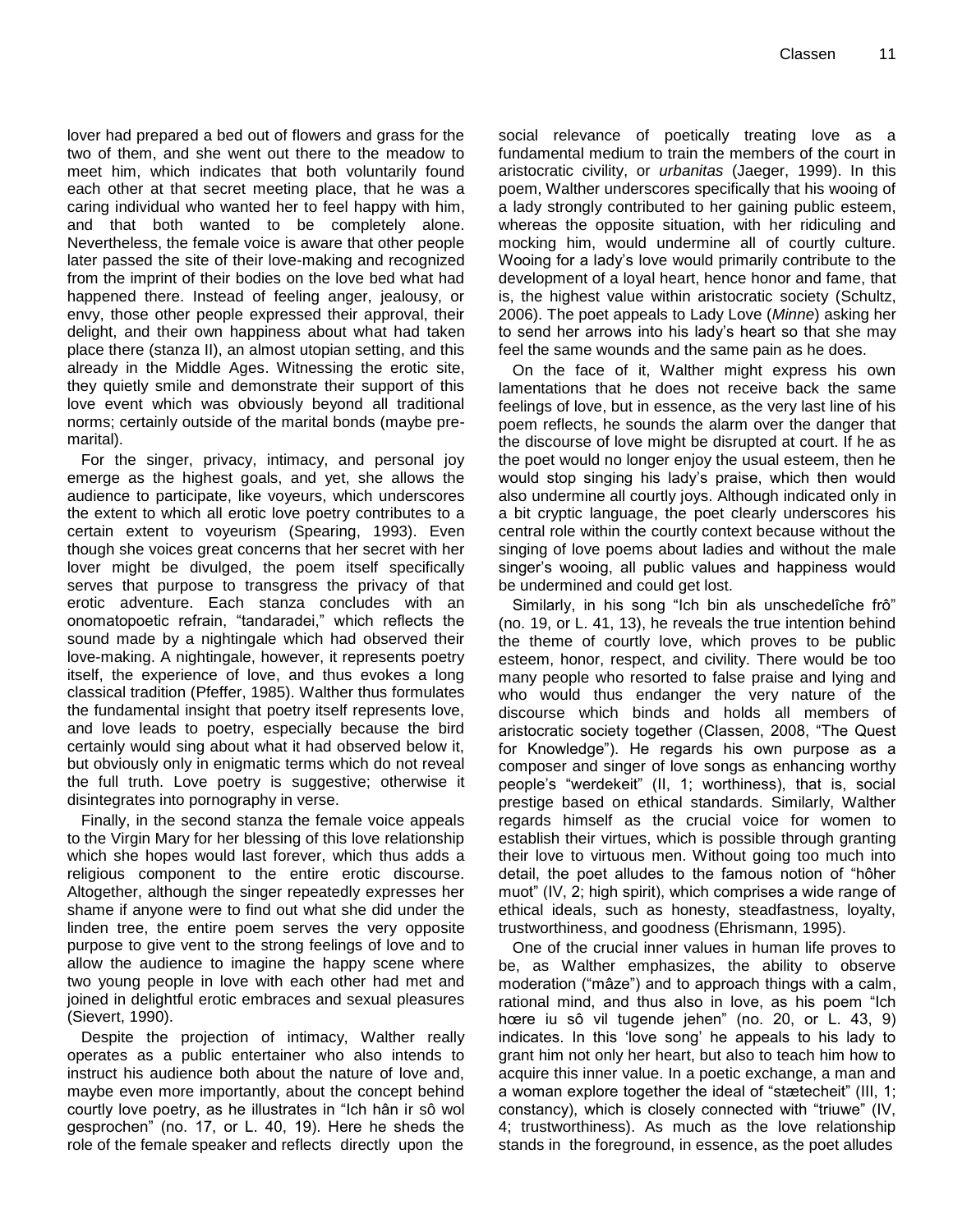to throughout, virtues and ethical ideals matter centrally. The poetic discussion of love thus proves to be a medium for the individual"s development of a character according to the highest levels of courtly society. As much as the erotic appears as the basic glue bonding the singer and his beloved lady together, as much the poem actually explores social aspects which make life within courtly society worth living, if not possible in the first place. The technical term for this experience can be found in the poem "Sô die bluomen ûz deme grase dringent" (no. 23, II, 4, or L. 46, 12): "hovelîche[ ] hôchgemuot" (courtly high spirit). In other words, Walther here suggests that we should understand all discussions about love as a medium to develop one"s character and to aspire for ideals according to the highest norms of society. The motivating force taking the individual toward that goal would be joy, both about the imminent arrival of spring in the month of May, and about the beautiful lady whose attractiveness creates the inner spirit of happiness in the singer (stanza III).

Once love filled the man"s heart, then the notion of moderation would make itself felt, both in public and in private. For the poet, the feeling of love constitutes the engine which makes the drive toward moderation and other ethical values possible. Wooing itself, however, requires a careful balancing act because the lover should not aim too high or too low (stanza IV), meaning that he ought to find the middle ground between the sexual desire and the extremely esoteric dimension. Of course, in many other courtly love poems, such as in those by the first *troubadour*, William IX (early twelfth century), the opposite appears to be the case (Fajardo-Acosta (2020), "The Negative Imagination"), but this huge genre simply set the stage for the extensive public discourse on what love means, and how lovers, that is, members of the courts, ought to aspire for it. Walther himself intensively argued with contemporary poets such as Reinmar the Elder about the proper approach to composing love poems and what true love might consist of, and they all thus contributed to the critical discourse which constituted the essence of courtly culture (cf. Kircher, 1973; Bumke, 1986; Fajardo-Acosta (2010), *Courtly Seductions*; Bauschke and Hassel, ed.).

We cannot tell precisely how Walther might have imagined or evaluated this tension, but we can be certain that he wanted to define the striving for love as a strategy to lead a life in accordance with one"s own means, needs, and desires fitting the courtly standards. "Nidere minne" (V, 1; low love) implies the excessive focus on the physical fulfilment, whereas "hôhe minne" (V, 4; high love) makes the individual aim for great honor due to the elevated status of the admired lady. The latter might seem admirable, but the poet still warns about losing moderation out of sight, and urges the audience to strive for a love truly felt in the heart: "hertzeliebe" (V, 8).

In matters of love it would be irrelevant whether the lady would have much wealth or be of extraordinary physical attractiveness (no. 26, or L. 40, 25). Those women who attract many wooers because of their beauty would also easily invite hatred (stanza III). For Walther, bodily appeal should be secondary to the true feeling of love, whereas heart-felt love would transform the other person into full beauty. Explicitly, he warns his audience that it would be better to receive as a symbol of love a ring of glass, given out of a true feeling of love, than a ring of gold from a queen who would not even know the meaning of love (stanza IV). The last stanza then sums up Walther"s straightforward admonishments to all lovers. Only if loyalty/honesty and constancy would be present, could one trust that true love exists between the two. Under that circumstance, the lover would not have to worry about the rise of heart pains. Love, in other words, is defined here primarily in ethical terms sustaining strong bonds without fail.

#### **LOVE AS AN ETHICAL DISCOURSE**

Intriguingly, Walther does not talk specifically about passion, sexual fulfilment, or public glory as a result of a love relationship. Instead, for him, a worthy lady proves her real value through her demonstration of ethical ideals. Love thus emerges as a catalyst to transform the individual, so to speak, from narcissism to altruism. True love consists of the merging of two hearts (no. 27, IV, or L. 51, 5), to the complete exclusion of anyone else. For Walther, hence, love constitutes a bonding experience, merging two individuals, who then can rely on and trust each other.

Walther explored the phenomenon of love (*minne*) in many other poems, examining constantly changing perspectives, conditions, feelings, and exchanges with his beloved lady. In "Ich freudehelfelôser man" (no. 31, or L. 54, 37), for instance, he admits of being a complete servant of love, having lost his self-control, his mind, and self. Pain is filling his heart because of his longing for his lady. *Minne* proves to be all powerful and cannot be resisted; neither young nor old would be able to close their heart once she arrives (stanza VI). But love service would prove to be the ultimate reward, the foundation of all happiness: "lâ mich dir leben mîne zît" (VI, 9; let me give my time to your life).

As we finally hear, there is not any real endpoint in Walther"s discourse of love, the experience of love makes him sing, and his poetry makes it possible for him to find love (Nübel, 1985). Courtly love as analyzed by Walther emerges as a critical instrument to help the individual to mature, to pursue ethical ideals and values, and to establish relevance in one's life. No court without courtly love poetry, and no love poetry without a court, as he formulates in "Lange swîgen des hât ich gedâht" (no. 49, or L. 72, 31). The sensation of love induces the poet to create his songs, and those songs ultimately serve the court to practice their own ideals through a discursive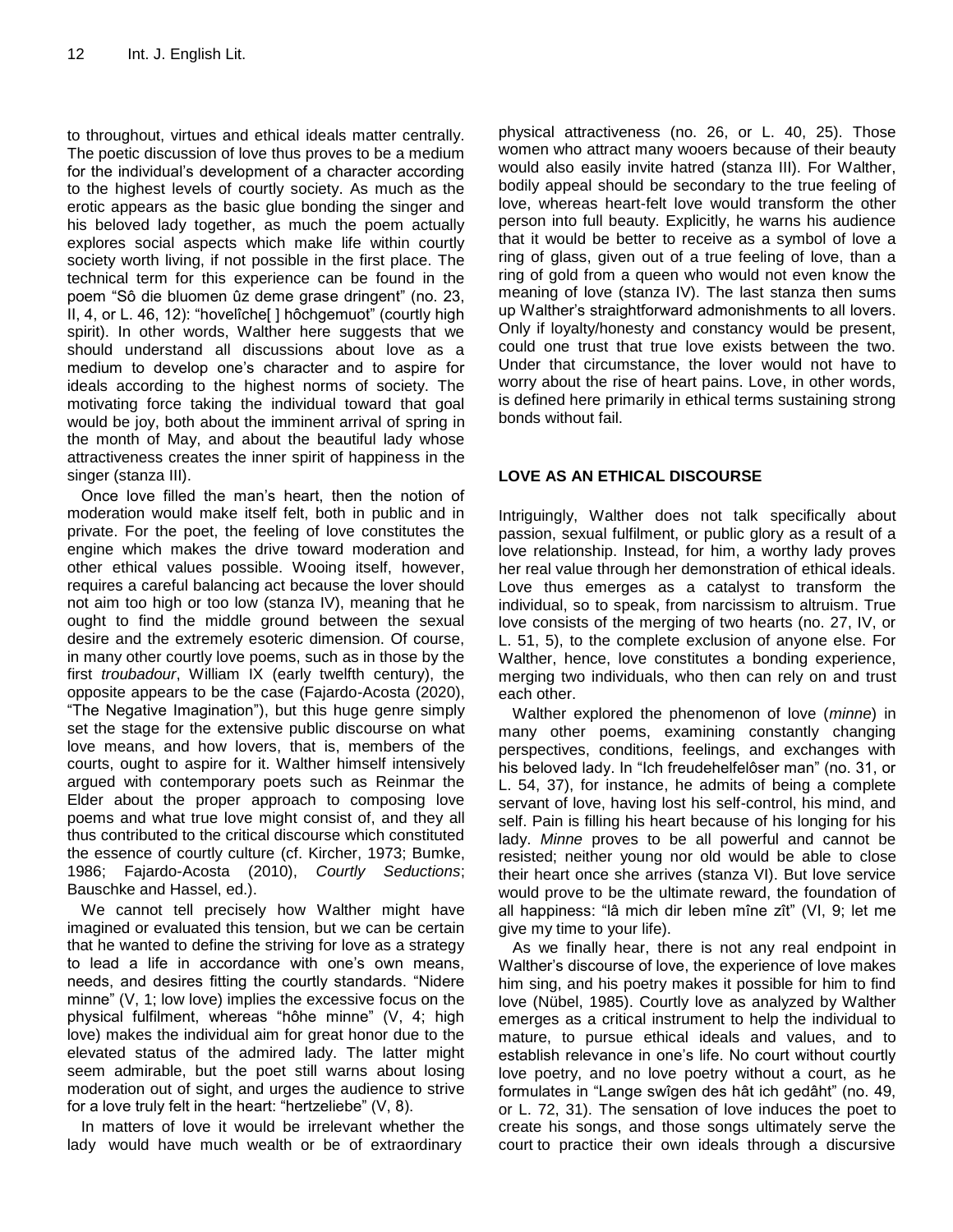engagement with the poems.

It would be absurd to talk about a long-term civilization process, as Norbert Elias had famously tried to do, especially without an in-depth knowledge of the relevant literary-historical sources from the pre-modern world. In fact, the future social developments might have left behind some of the highest ideals as formulated by this famous courtly love poet (Elias, 1939/1981). Love was, as Walther argued, a medium for ethical ideals which are very difficult to achieve, and this until today. Cultural processes are not simply progressing, and we do not necessarily find ourselves today in much better conditions compared to the middle ages. Ethics, morality, spirituality, or social values are constantly subject to negotiations, external influences, and so they emerge and fade away again. But the erotic desire proves to be, as we can read in these Middle High German verses, the critical engine to transform the young individual from a selfish individual into a socially responsible member of courtly society. Politeness, as we call it, originated in courtliness, and all social interactions depend on a certain degree of mutual respect. The discourse of love served the central purpose to practice courtliness, and since love appears, as we might say, naturally as part of a human's growing up into adulthood, the poet's central task was to channel those feelings (emotional, sexual, spiritual) toward the shaping of the individual determined by ethical and moral values.

Once having accepted these insights gained from a close reading of Walther"s poems, we can easily expand the critical examination and incorporate a vast body of contemporary or subsequent Middle High German, but then also Old French, Italian, or Latin poems dedicated to the central topic (*Carmina Burana*; cf. Franklino and Hope, ed.), courtly love. Heinrich von Morungen's songs would serve as much in this regard as those by Guido Cavalcanti or even Dante Alighieri. For this purpose, Walther"s poems simply stand out because he addressed the ethical issues involved in the love discourse so poignantly and because his poems continue to appeal to modern readers in a wide range of approaches, as the rich body of modern scholarship indicates (Bauschke and Hassel, 2020). Love has almost always been one of the strongest bonds between people, but has also led to much negative feelings, so anthropologists and other researchers today can certainly profit profoundly from interdisciplinary perspectives which would also include Middle High German *minnesang*.

#### **CONCLUSION**

As much as we need to translate Walther"s language into modern terms to understand his concrete messages, his poems carry timeless value. The modern world might be far removed from the High Middle Ages, but the drive toward gaining love, hence ethical ideals, and thus

toward the establishment of a harmonious, respectful society continues until today. The past world was not simply worse than our modern one; the interactions among people change all the time and poetry from the past might well serve as an ideal for us today once again. So, Walther"s poems promise to shed important light on universal concepts and the foundation upon which humanity is predicated. Looking backwards toward one of the most famous medieval love poets might thus allow us to move forward once again, especially with regard to human love (Classen, "Amazon Rainforest"). Undoubtedly, this poet was a leader in the larger discourse on love, on the public examination of the relationship between the genders during the early thirteenth century, and he was succeeded by countless others, both in medieval and early modern Germany and in many other parts of Europe. We might not always want to agree with his opinions, but we can be certain that his public exploration of love as a central topic relevant for all members of courtly society was exceedingly well received. By studying Walther"s love poems, we gain access to a central issue of courtly society, and maybe also of ours. This thus entails that this medieval German poet promises to provide us with deep insights into the discourse of love at his time (Classen, ed., 2004), and with significant understanding of how this discourse continued until the present. In other words, if we accept that "love" ought to be studied by anthropologists, for instance, parallel to literary scholars, then Walther's contributions prove to be most meaningful and valuable, particularly because he also challenged some of the by then already traditional concepts of courtly love and endeavored to establish more authentic feelings of love through his own poetry.

This study can certainly not claim here to have introduced a new poetic voice or innovative perspectives on Walther"s love songs. By contrast, the purpose of this paper consists of introducing his concepts and ideas about the ideals of love into the wider humanist discussion about the values that determine human life, both then and today. If we acknowledge that love constitutes one of the most challenging and problematic issues in our existence, then it makes perfect sense to incorporate Walther"s opinions into our anthropological examinations today. After all, Walther exerted an enormous influence throughout the ages (Richter, 1988), even more so than his famous contemporaries Reinmar the Elder or Heinrich von Morungen, so it should not come as a surprise that his poems carry meaning also for us in the twenty-first century because they offer timeless messages about "the ennobling power of love," as Kaplowitt (1986) formulated it so appropriately. The exploration of courtly love, both by the *troubadours* and the *Minnesänger*, and especially by Walther von der Vogelweide, set the stage for the establishment of modern subjectivity, and this already in the High Middle Ages (Fajardo-Acosta (2010), *Courtly Seductions*, 45).